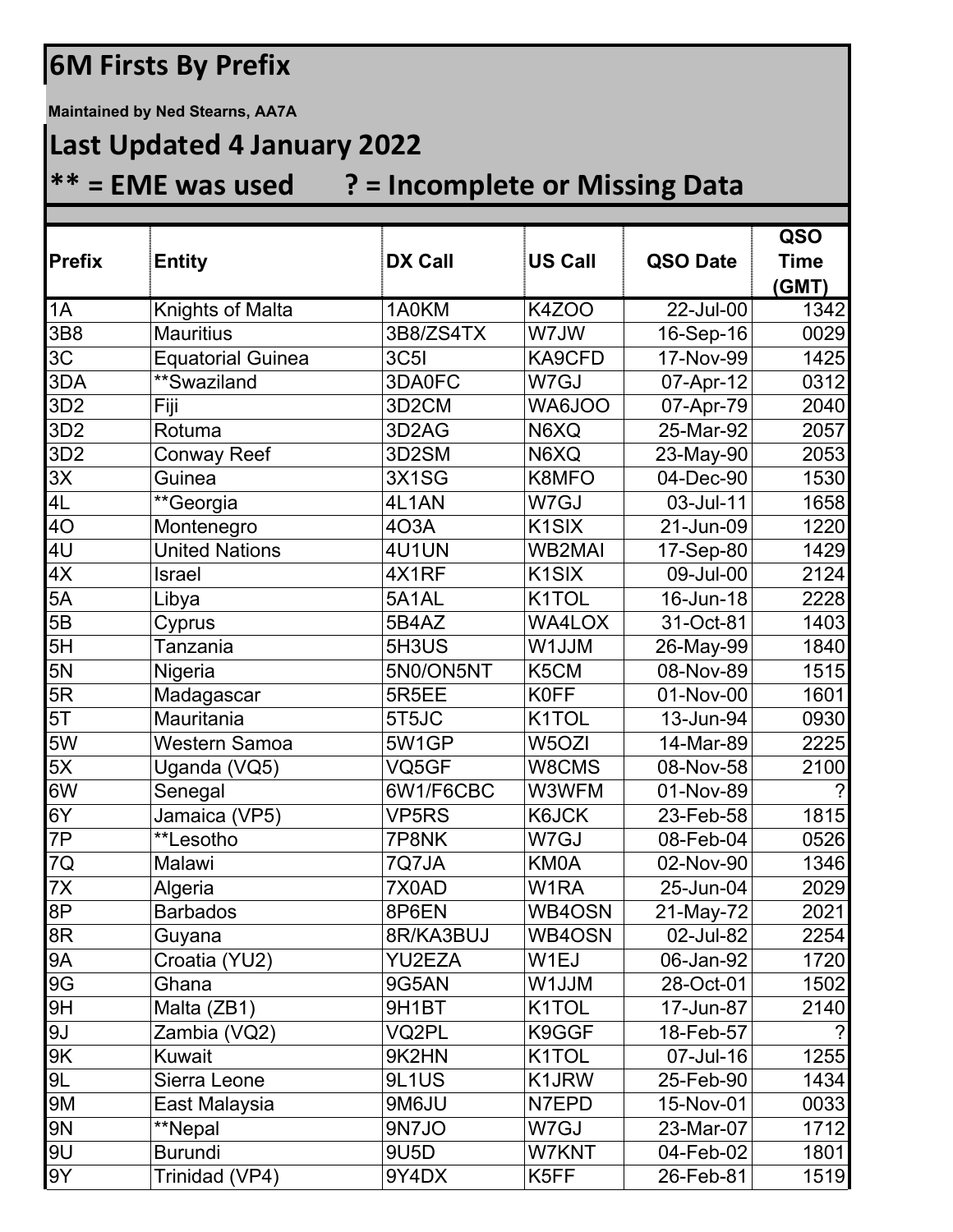| A2                      | Botswana (ZS9)     | ZS9G               | W5SFW              | 21-Feb-58   | 1815           |
|-------------------------|--------------------|--------------------|--------------------|-------------|----------------|
| A3                      | Tonga              | A35JT              | W7KMA              | 08-Apr-82   | 2337           |
| A4                      | Oman               | A45XR              | N <sub>4</sub> CC  | 29-Dec-01   | 1353           |
| A7                      | Qatar              | A71AM              | N3XX               | 17-Jun-18   | 1256           |
| A9                      | <b>Bahrain</b>     | A92IO              | W1JJ               | 26-Jun-10   | 1536           |
| <b>BV</b>               | Taiwan             | BX2AB              | K2RTH/4            | 06-Apr-02   | 1502           |
| <b>BY</b>               | China              | <b>BA4SI</b>       | K6QXY              | 29-Jun-11   | 2325           |
| C <sub>2</sub>          | Nauru              | C <sub>21</sub> GJ | N3XX               | 29-Sep-18   | 1040           |
| $\overline{C3}$         | Andorra            | C30DAW             | K1TOL              | 17-Jun-87   | 2103           |
| C5                      | Gambia             | C5AEH              | W2UTH              | 07-Nov-81   | 1614           |
| C6                      | Bahamas (VP7)      | <b>VP7NO</b>       | W8CMS              | 14-Aug-51   |                |
| C9                      | **Mozambique       | C91KHN             | W7GJ               | 03-Mar-14   | 1739           |
| <b>CE</b>               | Chile              | CE1AH              | W4CQO              | 29-Feb-1957 | $\mathcal{P}$  |
| <b>CE0X</b>             | San Felix Is       | XQ0X               | W5OZI              | 24-Mar-91   | 0235           |
| <b>CE0Y</b>             | Easter Is          | CE0/JG3KUT         | N6CA               | 09-Mar-90   | 2317           |
| CE0Z                    | Juan Fernandez Is  | 3G0Z               | K2RTH/4            | 27-Mar-01   | 0155           |
| CE9                     | **Antarctica       | VP8DMH             | W7GJ               | 19-Mar-11   | 0202           |
| CN                      | Morocco            | CN2JP              | K <sub>1</sub> TOL | 03-Dec-90   | 1356           |
| CO                      | Cuba               | CM2ZK              | W8CMS              | 01-Sep-51   |                |
| $\mathsf{CP}$           | <b>Bolivia</b>     | CP1AT              | K5CM               | 01-Jul-79   | 1430           |
| СT                      | Portugal           | CT <sub>1</sub> CO | K <sub>2</sub> QWD | 02-Nov-57   |                |
| CT <sub>3</sub>         | Madeira            | CT3AE              | W3KMV              | 14-Nov-57   | $\mathcal{P}$  |
| CU                      | <b>Azores</b>      | CU2/W6JKV          | K8MMM              | 08-Jan-83   | 1600           |
| CX                      | Uruguay            | CX3AA              | W5VY               | 04-Apr-49   | 0235           |
| CY <sub>0</sub>         | Sable Is           | VE1ABV/p           | W8CMS              | 26-Jun-59   | $\mathcal{P}$  |
| CY9                     | St Paul Is         | <b>VY0CA</b>       | K <sub>1</sub> GPJ | 21-May-78   | 2136           |
| D <sub>2</sub>          | Angola             | D <sub>2</sub> EB  | N8JX               | 07-Jul-13   | 2004           |
| D4                      | Cape Verde Is      | D44BC              | K8UNV              | 18-Nov-89   | 1828           |
| <b>DL</b>               | Germany            | DL7QY              | W2CAP/1            | 26-Jun-90   | 1607           |
| DU                      | Philippines        | DU1GF              | K6KLY              | 10-Nov-84   | 0133           |
| DX0                     | **Spratly Island   | DX0JP              | W7GJ               | 04-Feb-07   | 1306           |
| E3                      | <b>Eritrea</b>     | E30NA              | W1GF               | 21-Oct-01   | 1313           |
| E4                      | Palestine          | E4X                | K4CIA              | 31-May-10   | 2100           |
| E7                      | Bosnia-Herzegovina | T99C               | K1TOL              | 12-Dec-02   | 1711           |
| EH                      | Spain              | EH3LL              | <b>WA1OUB</b>      | 05-Jun-93   | 2102           |
| EH <sub>6</sub>         | <b>Baleric Is</b>  | EH6FB              | <b>WA1OUB</b>      | 12-Jun-93   | 0959           |
| EH <sub>8</sub>         | Canary Is          | EH8BPX             | W3IWU              | 17-Jun-95   | 1201           |
| EH <sub>9</sub>         | Cueta & Melilla    | EH9IB              | K1HTV/3            | 18-Jul-93   | 1249           |
| EI                      | Ireland            | EI2W               | W2JTE              | 27-Oct-57   | $\gamma$       |
| EL                      | Liberia            | EL2AV              | K1IKN              | 19-Oct-80   | $\mathcal{P}$  |
| EK                      | Armenia            | EK7DX              | K1TOL              | 24-Jul-19   | 1415           |
| ER                      | Moldova            | <b>ER100</b>       | W4SO               | 30-Oct-01   | 1352           |
| ES                      | Estonia            | ES6QB              | W4DR               | 01-Feb-92   | 1357           |
| ET                      | **Ethiopia         | ET3BN              | W7GJ               | 06-Dec-09   | 0637           |
| EX                      | Kyrgyzstan         | <b>EX7MLT</b>      | W7GJ               | 15-Aug-09   | 2004           |
| EY                      | Tajikistan         | EY8MM              | W7GJ               | 03-Apr-20   | 2148           |
| $\overline{\mathsf{F}}$ | France             | F8ZF               | W5VY               | 22-Nov-47   | 1415           |
| FG                      | Guadaloupe         | FG7XT              | W8CMS              | 14-Jun-63   | $\overline{?}$ |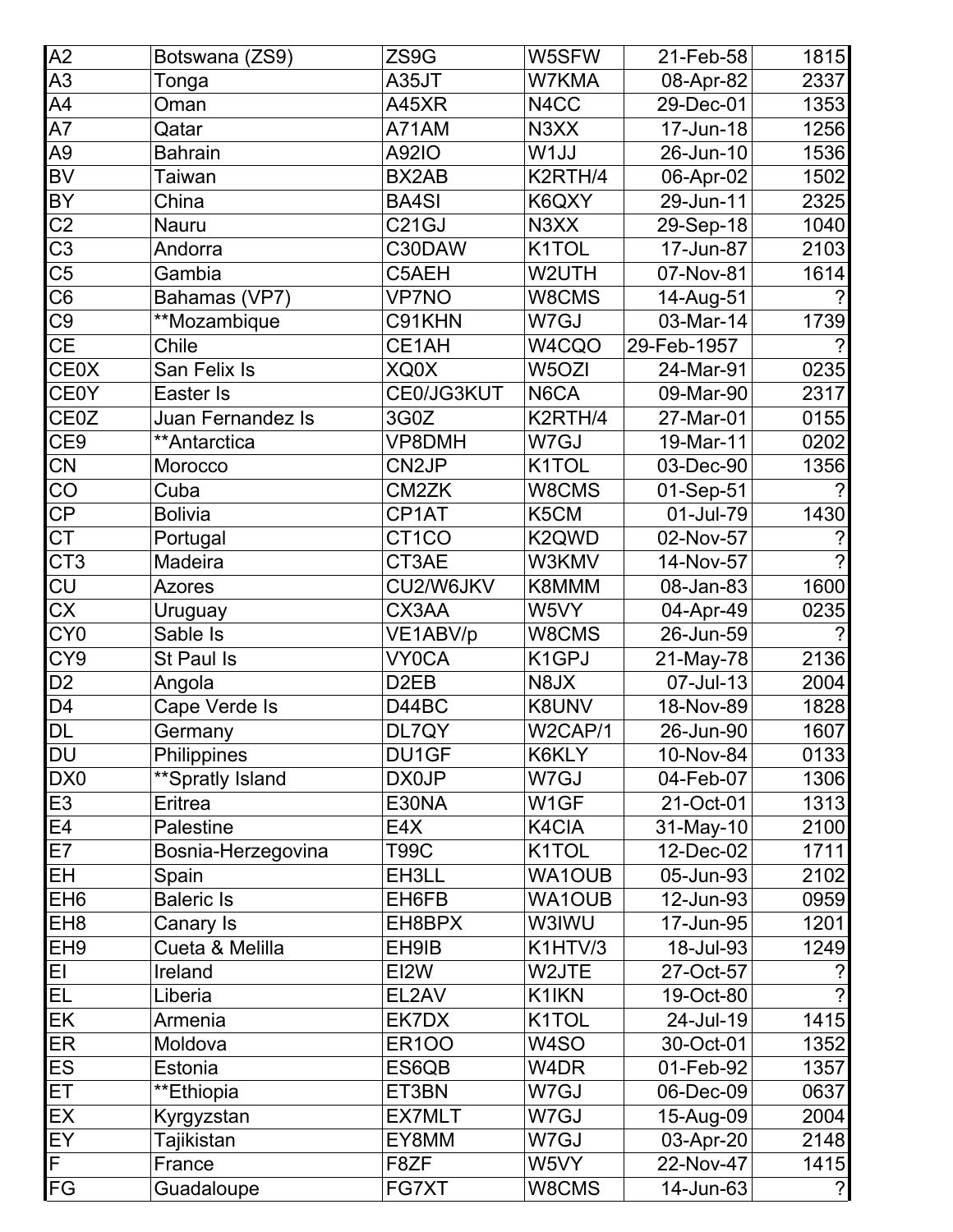| FJ              | Saint Barthelemy      | FJ5DX              | N4AVV                          | 14-May-08 | 2334                  |
|-----------------|-----------------------|--------------------|--------------------------------|-----------|-----------------------|
| FK              | New Caledonia         | FK8AX              | KA6ING                         | 09-Apr-82 |                       |
| <b>FK</b>       | Chesterfield Is       | TX0DX              | KR7O                           | 24-Mar-00 | 0230                  |
| <b>FM</b>       | Martinique            | FM7AB              | W4OO                           | 09-Jun-80 | 2215                  |
| <b>FO</b>       | <b>Austral Island</b> | <b>FO0KOJ</b>      | WB5HJV                         | 16-Oct-99 | 2225                  |
| <b>FO</b>       | French Polynesia      | FO <sub>5</sub> DR | K6KLY                          | 03-Apr-79 |                       |
| <b>FO</b>       | Clipperton            | <b>FO0CI</b>       | W3JO                           | 09-Mar-92 | 1848                  |
| <b>FO</b>       | Marquesas             | <b>FO0TOH</b>      | W6YM                           | 08-Apr-00 | 2255                  |
| <b>FP</b>       | <b>St Pierre</b>      | FP8CG              | W2CAP/1                        | 02-Jul-63 | 1800                  |
| <b>FR</b>       | <b>Reunion Is</b>     | FR5EL              | W3JO                           | 02-Mar-90 | 1425                  |
| <b>FS</b>       | <b>Saint Martin</b>   | <b>FS7RT</b>       | W5SFW                          | 23-Feb-58 | 1645                  |
| <b>FW</b>       | Wallis & Fortuna      | FW/W6JKV           | K6STI                          | 02-Apr-90 | 2359                  |
| <b>FY</b>       | <b>French Guiana</b>  | <b>FY7AS</b>       | W3JO                           | 10-Jul-78 | 2248                  |
| G               | England               | G6DH               | W1HDQ                          | 05-Nov-47 | 1302                  |
| GD              | Isle of Man           | <b>GD3TNS</b>      | K <sub>2</sub> OV <sub>S</sub> | 06-Jun-88 | 2145                  |
| GI              | Northern Ireland      | GI3ZSC             | KA1PE                          | 01-Jul-83 | 1230                  |
| GJ              | Jersey Is             | GJ3YHU             | <b>WA1OUB</b>                  | 01-Jul-83 | 2232                  |
| <b>GM</b>       | Scotland              | GM4TXX             | K <sub>1</sub> TOL             | 07-Jun-87 | 1325                  |
| GU              | Guernsey              | <b>GU2HML</b>      | N4VA                           | 09-Jul-86 | 2244                  |
| GW              | <b>Wales</b>          | GW3LDH             | K1TOL                          | 19-Jun-83 | 2315                  |
| H4              | Solomon Is            | H44DX              | W6XJ                           | 05-May-79 | $\mathcal{P}$         |
| HA              | Hungary               | <b>HA0DU</b>       | K1TOL                          | 09-Jun-06 | 0905                  |
| HB              | Switzerland           | HB8VK              | W1CGY                          | 22-Nov-47 |                       |
| HB <sub>0</sub> | Liechtenstein         | HB0/HB9QQ          | W2CAP/1                        | 12-Aug-96 | $\boldsymbol{\gamma}$ |
| HC              | Ecuador               | HC <sub>2</sub> OT | W5NYM                          | 25-Jan-48 | 2300                  |
| HC <sub>8</sub> | Galapagos Is          | HC8EE              | W4CKD                          | 05-Jul-80 | 2329                  |
| HH              | Haiti                 | HH <sub>2</sub> PR | W8CMS                          | 23-May-79 | $\mathcal{P}$         |
| HI              | Dominican Rep         | HI8XHL             | W2CAP/1                        | 02-Jul-63 | 1420                  |
| <b>HK</b>       | Colombia              | HK3OK              | WA5IYX                         | 05-Mar-72 | 2100                  |
| HK <sub>0</sub> | Malpelo Island        | <b>HKONA</b>       | K4HGX                          | 12-Jan-12 | 1700                  |
| HK0             | <b>San Andres</b>     | <b>HK0BKX</b>      | <b>W4OO</b>                    | 03-Aug-81 | 2255                  |
| HL              | South Korea           | <b>HL9TG</b>       | N6CT                           | 03-Nov-79 | $\gamma$              |
| <b>HP</b>       | Panama                | HP2VK              | <b>WA2TPU</b>                  | 12-Feb-79 | $\gamma$              |
| <b>HR</b>       | <b>Honduras</b>       | HR/K6MYC           | <b>W4OO</b>                    | 11-Jun-83 | 2145                  |
| <b>HV</b>       | Vatican               | HV0A               | N4RFN                          | 16-Nov-01 | 1343                  |
| HZ              | Saudi Arabia          | 7Z1SJ              | K1TOL                          | 08-Jun-20 | 1425                  |
|                 | Italy                 | <b>I5TDJ</b>       | N3AHI                          | 26-Nov-80 | 1603                  |
| IS <sub>0</sub> | Sardinia              | <b>IS0AGY</b>      | W2CAP/1                        | 17-Nov-90 | 1407                  |
| J2              | Djibouti              | J28NH              | K <sub>1</sub> SIX             | 15-Nov-00 | 1442                  |
| J3              | Grenada               | J3AE               | W5VY                           | 31-Jan-82 | 1435                  |
| J5              | Guinea-Bissau         | <b>J52US</b>       | K <sub>1</sub> TOL             | 11-Dec-88 | 1454                  |
| J6              | St Lucia (VP2L)       | <b>VP2LAW</b>      | <b>WA1OUB</b>                  | 02-Jun-76 | 2045                  |
| J7              | Dominica              | <b>J73A</b>        | K5FF                           | 19-Nov-80 | 1454                  |
| J8              | <b>St Vincent</b>     | J88AR              | K <sub>1</sub> TOL             | 07-Jul-81 | 2228                  |
| JA              | Japan                 | JA1AUH             | K6EDX                          | 27-Oct-56 | 2352                  |
| JD1             | Minami Torishima      | JD1YAA             | N7DB                           | 04-Nov-81 | $\mathcal{P}$         |
| JD1             | Ogasawara             | JD1BFI             | K6QXY                          | 20-Oct-91 | 2136                  |
| <b>JT</b>       | **Mongolia            | JT5DX              | W7GJ                           | 23-May-17 | 2150                  |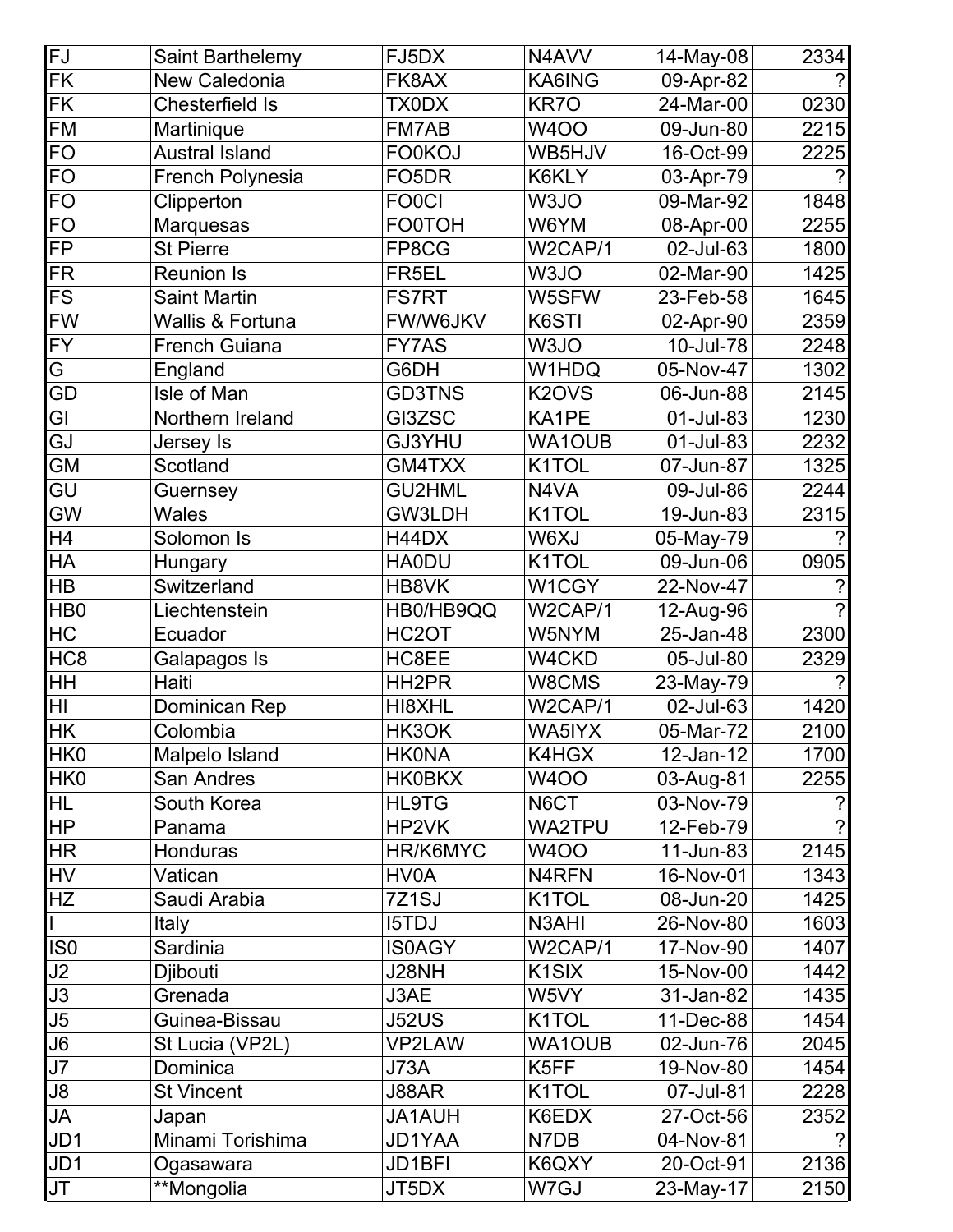| <b>JW</b>         | Svalbard                  | <b>JW5RIA</b>      | K1DAM                          | 11-Dec-01 | 1708                  |
|-------------------|---------------------------|--------------------|--------------------------------|-----------|-----------------------|
| <b>JX</b>         | Jan Mayen                 | <b>JX7DFA</b>      | K4RX                           | 18-Nov-01 | 1546                  |
| JY                | Jordan                    | <b>JY7SIX</b>      | WD4KPD                         | 09-Jun-94 | 2145                  |
| K.                | <b>United States</b>      | W2EUI              | W2IDZ                          | 17-Mar-46 | $\boldsymbol{\gamma}$ |
| KG4               | Guantanamo                | KG4BN              | K1TOL                          | 04-Jun-79 | 0020                  |
| KH <sub>0</sub>   | Mariana Is                | W6JKV/KH0          | WA7JTM                         | 23-Nov-82 | 2210                  |
| KH <sub>2</sub>   | Guam (KG6)                | KG6JIH             | N6CT                           | 12-Nov-78 | 2056                  |
| KH <sub>3</sub>   | Johnston Is               | WY5L/KH3           | KN <sub>5</sub> S              | 02-Nov-88 |                       |
| KH4               | Midway Is                 | KD7P/WH4           | WA6BYA                         | 25-Nov-89 | 2144                  |
| KH <sub>5</sub> J | Jarvis & Palmyra Is       | AH3C/KH5J          | WA6BYA                         | 14-Apr-90 | 2155                  |
| KH <sub>5</sub> K | Kingman Is                | K <sub>5</sub> K   | K6QXY                          | 22-Oct-00 | 2309                  |
| KH <sub>6</sub>   | Hawaii                    | W7ACS/KH6          | W5VY                           | 11-Oct-47 | 1548                  |
| KH7               | Kure Is                   | KD7P/NH7           | W5FF                           | 07-Feb-92 | 2016                  |
| KH <sub>8</sub>   | Amer. Samoa               | AH <sub>8</sub> A  | N6AJ                           | 11-Oct-80 | 2058                  |
| KH <sub>9</sub>   | <b>Wake Island</b>        | KH9/N4BQW          | K6QXY                          | 13-Jun-03 | 1904                  |
| KL7               | Alaska                    | <b>KL7DY</b>       | W9ALU                          | 31-Oct-47 | 1954                  |
| KP <sub>1</sub>   | <b>Navassa</b>            | K <sub>1</sub> N   | N3XX                           | 08-Feb-15 | 0047                  |
| KP <sub>2</sub>   | US Virgin Is (KV4)        | W4UWH/KV4          | W <sub>2</sub> CN <sub>S</sub> | 11-Jun-78 | ?                     |
| KP4               | <b>Puerto Rico</b>        | KP4NX              | W8LPD                          | 19-Jun-51 | $\mathcal{P}$         |
| KP <sub>5</sub>   | Desecheo Is               | KP2A/p             | <b>W4OO</b>                    | 09-Jun-81 | 1150                  |
| KR <sub>6</sub>   | *Okinawa                  | KR6AF              | W7RT                           | 02-Dec-58 |                       |
| KZ <sub>5</sub>   | <i><b>*Canal Zone</b></i> | <b>KZ500</b>       | <b>WA0VJF</b>                  | 26-Apr-74 | 2256                  |
| LA                | Norway                    | LA7T               | W2UTH                          | 27-Oct-57 | 1342                  |
| LU                | Argentina                 | LU9EV              | W5VY                           | 13-Oct-47 | 2059                  |
| <b>LX</b>         | Luxembourg                | LX1JX              | W2CAP/1                        | 26-Jun-90 | 1630                  |
| LY                | Lithuania                 | LY2BAW             | N <sub>1</sub> RZ              | 27-Oct-01 | 1329                  |
| LZ                | <b>Bulgaria</b>           | LZ1ZP              | K8MFO                          | 23-Jun-99 | 2046                  |
| OA                | Peru                      | OA4AE              | W4IUJ                          | 23-Mar-47 | 1950                  |
| OD                | Lebanon                   | OD/OK1MU           | K1DAM                          | 03-Nov-00 | 1313                  |
| <b>OE</b>         | Austria                   | <b>OE5NEL</b>      | W2CAP/1                        | 26-Jun-90 | 1647                  |
| OH                | Finland                   | OH <sub>2</sub> HK | W2VTH                          | 01-Nov-58 | 1420                  |
| OH <sub>0</sub>   | <b>Aland Island</b>       | <b>OH0JFP</b>      | AA6TT                          | 15-Nov-01 | 1217                  |
| OJ <sub>0</sub>   | <b>Market Reef</b>        | <b>OJ0DX</b>       | K1TOL                          | 19-Sep-16 | 1835                  |
| OK                | <b>Czech Republic</b>     | OK1FAV             | <b>WA1OUB</b>                  | 11-Jun-93 | 1849                  |
| OK                | *Czeckoslovakia           | OK3LQ              | <b>W4OO</b>                    | 01-Jan-92 | 1524                  |
| OM                | <b>Slovak Republic</b>    | OM1TF              | <b>WA1OUB</b>                  | 25-Jun-99 | 1829                  |
| ON                | <b>Belgium</b>            | <b>ON1CAK</b>      | W2CAP/1                        | 26-Jun-90 | 1627                  |
| OX                | Greenland (KG1)           | KG1FN              | K8WKZ                          | 08-Nov-59 |                       |
| <b>OY</b>         | Faroe Is                  | OY9JD              | K1JRW                          | 29-Jan-91 | 1348                  |
| OZ                | <b>Denmark</b>            | OZ6OL              | K <sub>1</sub> TOL             | 19-Jan-90 | 1321                  |
| P <sub>2</sub>    | Papua New Guinea          | P <sub>29PL</sub>  | WA6BYA                         | 14-Apr-89 | 2328                  |
| P <sub>4</sub>    | Aruba                     | P40JT              | KF6AJ                          | 09-Jun-88 | 2037                  |
| PA                | Netherlands               | <b>PA0UN</b>       | W1HDQ                          | 28-Oct-47 | 1245                  |
| PJ <sub>2</sub>   | Curacao                   | PJ2LS              | N3XX                           | 22-May-11 | 2105                  |
| PJ4               | <b>Bonaire</b>            | PJ4E               | N3XX                           | 10-Jun-11 | 2328                  |
| PJ <sub>6</sub>   | Saba & St. Eustatius      | PJ6D               | N <sub>5</sub> D <sub>G</sub>  | 23-Jun-11 | 1458                  |
| PJ7               | <b>Sint Maarten</b>       | <b>PJ76</b>        | N3XX                           | 25-Jun-11 | 1458                  |
| $PJ^*$            | Bonaire (2,4,9)           | PJ2AO              | W5SFW                          | 01-Mar-59 | $\overline{?}$        |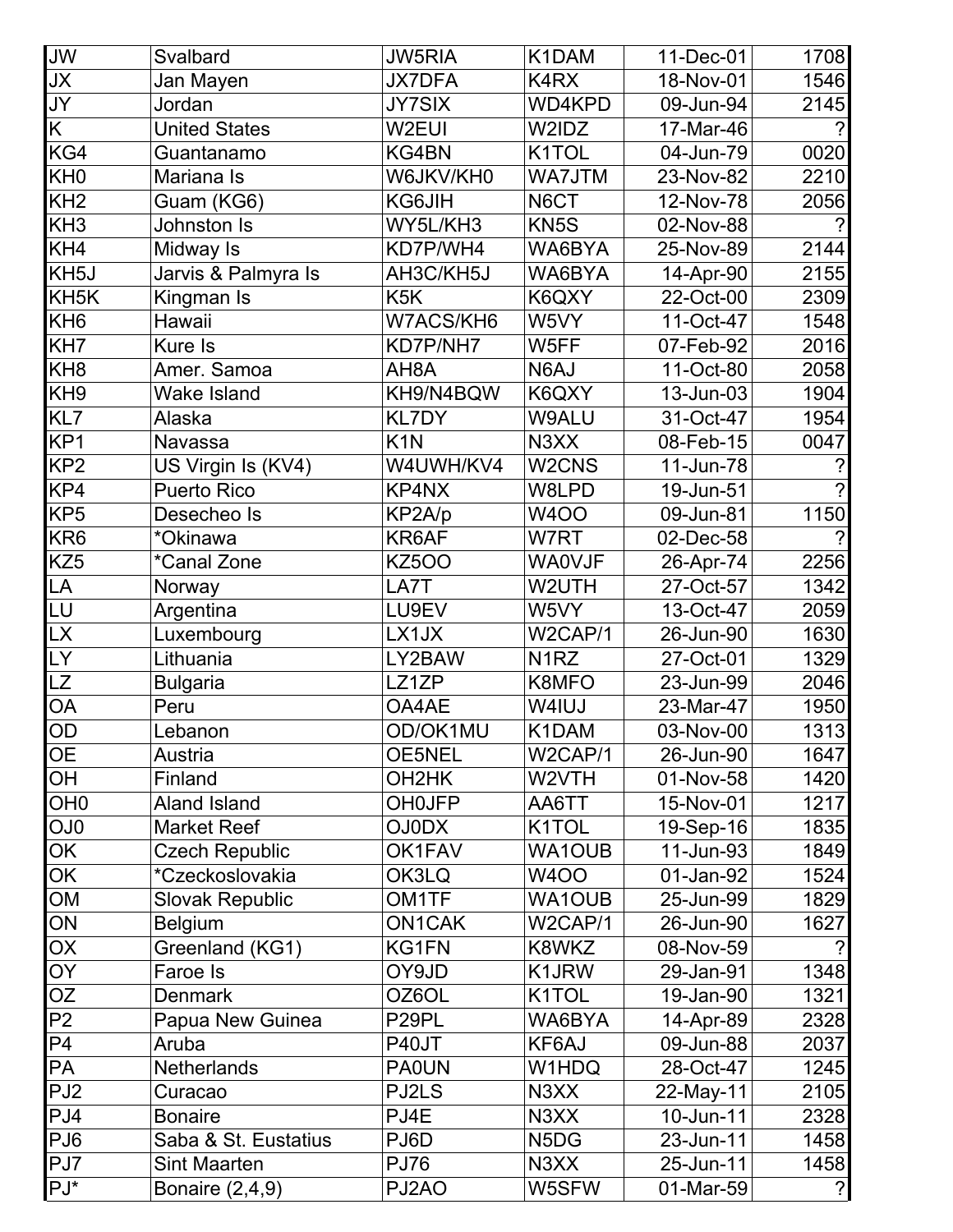| $PJ^*$            | St Maarten (5,6,7,8)   | PJ7GIL             | W5EU               | 09-Feb-81 | 1430 |
|-------------------|------------------------|--------------------|--------------------|-----------|------|
| <b>PY</b>         | <b>Brazil</b>          | PY5GK              | W1HOY/2            | 20-Mar-70 | 2120 |
| PY0F              | Fernando de Noronha    | <b>ZW0F</b>        | K <sub>1</sub> TOL | 20-Nov-89 | 1208 |
| PY <sub>0</sub> S | St Peter & St Paul     | <b>PW0S</b>        | W1JJM              | 15-Feb-01 | 0045 |
| PY0T              | Trindade & Martim Vaz  | <b>PW0T</b>        | K2RTH/4            | 20-Feb-02 | 2338 |
| PΖ                | <b>Suriname</b>        | PZ1AE              | W8CMS              | 20-Oct-56 | ?    |
| S <sub>0</sub>    | <b>Western Sahara</b>  | <b>SORASD</b>      | <b>WA1OUB</b>      | 27-Jun-95 | 1038 |
| S <sub>5</sub>    | Slovenia (YU3)         | <b>YU3ES</b>       | W2MPK              | 14-Nov-91 | 1443 |
| S7                | Seychelles             | S79GJ              | K2ZD               | 22-Sep-19 | 0428 |
| S9                | Sao Tome & Principe    | S92DX              | K <sub>1</sub> SG  | 04-Dec-00 | 1546 |
| <b>SM</b>         | Sweden                 | SM5CHH             | W4UMF              | 06-Oct-57 | 1428 |
| SP                | Poland                 | SP6GWB             | KA <sub>1</sub> A  | 19-Jun-95 | 1548 |
| <b>ST</b>         | **Sudan                | ST <sub>2</sub> RS | W7GJ               | 28-Jan-05 | 0535 |
| ST <sub>0</sub>   | **South Sudan          | Z81D               | W7GJ               | 11-Dec-13 | 2237 |
| SV                | Greece                 | SZ2DH              | W4HHK              | 31-Oct-81 | 1352 |
| SV5               | Dodecanese             | SV5BYR             | N3LL               | 07-Jul-11 | 1503 |
| SV9               | Crete                  | SV9ANK             | K2RTH/4            | 29-Oct-01 | 1503 |
| T2                | Tuvalu                 | T20JT              | K6QXY              | 08-Apr-89 | 0204 |
| T30               | <b>West Kiribati</b>   | T30DJ              | WA6BYA             | 29-Mar-89 | 0004 |
| T32               | East Kiribati          | T3LAA              | W7KMA              | 24-Oct-80 | 2210 |
| T7                | San Marino             | T77C               | K4CKS              | 28-Jun-90 | 2016 |
| T8                | Palau                  | T88BV              | K7CW               | 16-Nov-01 | 0059 |
| TA                | Turkey                 | YM0KA              | K <sub>1</sub> TOL | 29-Jul-01 | 2049 |
| ΤF                | Iceland                | TF3SG              | AC1T               | 16-Dec-79 | 1640 |
| TG                | Guatemala              | TG9CH              | W5FSC              | 16-Jun-48 | ?    |
| ΤI                | Costa Rica             | TI2AFC             | W6NLZ              | 11-Nov-56 | 1725 |
| TJ                | **Cameroon             | <b>TJ3SN</b>       | W7GJ               | 21-Apr-13 | 0034 |
| ΤK                | Corsica                | TK5JJ              | K <sub>1</sub> TOL | 22-Jun-12 |      |
| TI9               | Cocos Is               | TI9/W6JKV          | W5VY               | 12-Jun-83 | 1901 |
| <b>TR</b>         | Gabon                  | TR8CA              | W5FF               | 27-Mar-89 | 1933 |
| ΤT                | Chad                   | TT8JE              | K <sub>1</sub> SIX | 07-Aug-01 | 1729 |
| TU                | <b>Ivory Coast</b>     | TU4DH              | K5UR               | 12-Jan-92 | 1508 |
| TZ                | Mali                   | TZ6EI              | K <sub>1</sub> TOL | 27-Jun-09 |      |
| <b>TY</b>         | **Benin                | TY2AC              | W7GJ               | 17-Nov-15 | 2204 |
| UA                | <b>Russia</b>          | RU4CE              | K <sub>1</sub> TOL | 22-Jan-02 | 1338 |
| UR                | <b>Ukraine</b>         | UT5JCW             | K2RTH/4            | 09-Oct-00 | 1442 |
| UA <sub>2</sub>   | Kaliningrad            | UZ2FWA             | WA1OUB             | 22-Jun-92 | 1945 |
| V2                | Antigua                | V2/K1FJM           | <b>W4OO</b>        | 12-Jun-82 | 1727 |
| V3                | Belize (VP1)           | VP1MT              | W5VY               | 04-Apr-79 | 0010 |
| V4                | St Kitts (VP2K)        | VP2KBH             | KA4LXZ             | 19-Jun-83 | 2043 |
| V <sub>5</sub>    | Namibia (ZS3)          | ZS3G               | W6FZA              | 12-Nov-57 |      |
| V6                | Micronesia (KC6)       | KC6IN              | W7FN               | 24-Nov-79 | 2127 |
| V7                | Marshall Is (KX6)      | KX6BQ              | W7ERA              | 16-Nov-56 | 2120 |
| V8                | Brunei (VS5)           | VS5DX              | W7FN               | 11-Nov-81 | 0110 |
| VE                | Canada                 | <b>VE3ANY</b>      | W4FKN              | 31-May-46 |      |
| VK                | Australia              | VK4HD              | W6PUZ              | 13-Mar-58 | 2240 |
| VK <sub>0</sub>   | Macquaire Is           | VK9YQS/0           | WA6BYA             | 15-Apr-89 | 2326 |
| VK9C              | **Cocos/Keeling Island | VK9CGJ             | K <sub>2</sub> ZD  | 14-Sep-17 | 0506 |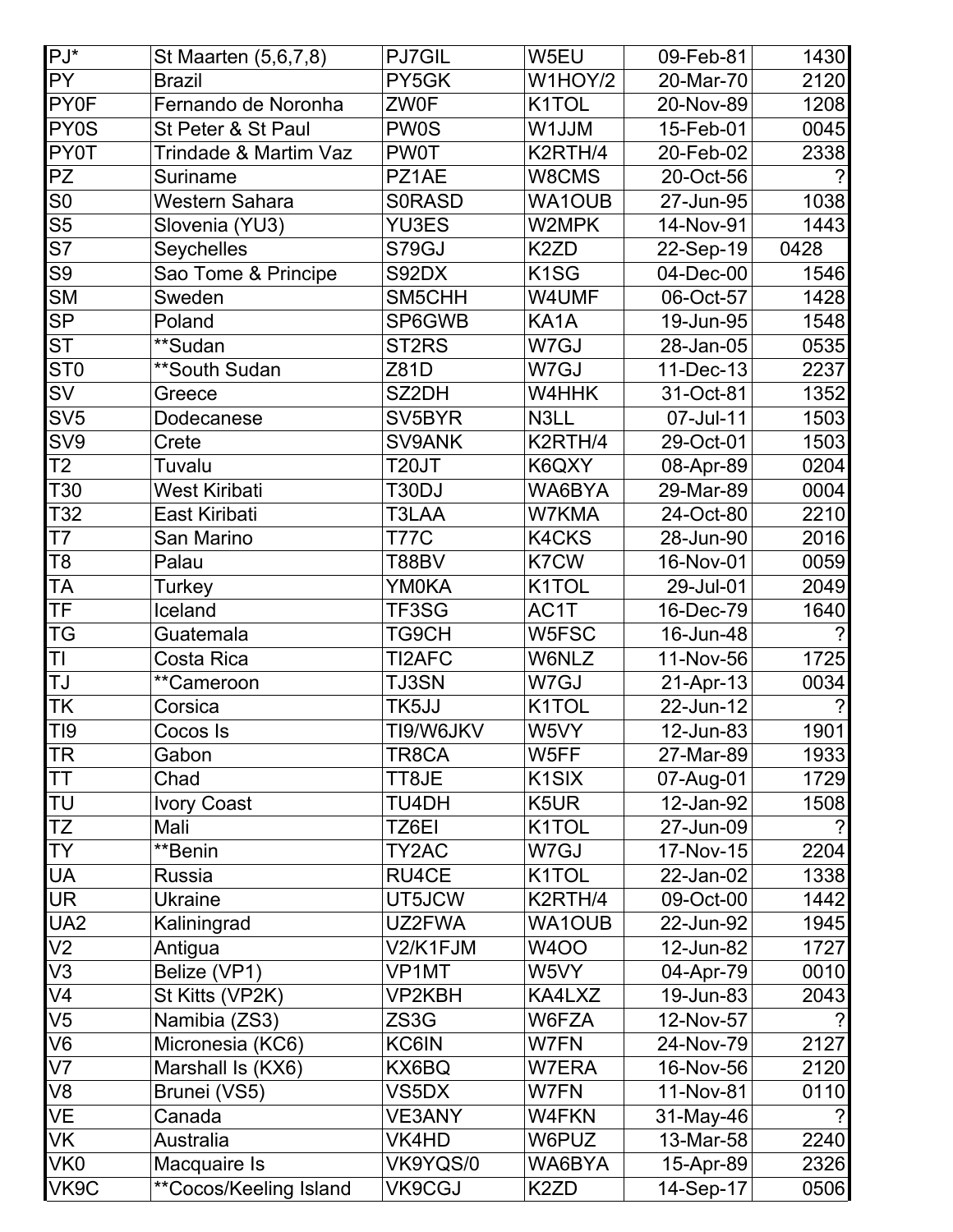| VK9L             | Lord Howe Is              | VK9LE              | WA6BYA             | 28-Mar-90 | 2141           |
|------------------|---------------------------|--------------------|--------------------|-----------|----------------|
| VK9M             | <b>Mellish Reef</b>       | VK9ML              | K6QXY              | 22-Apr-01 | 2236           |
| VK9N             | Norfolk Is                | <b>VK9NS</b>       | WB6BMB             | 03-Mar-81 |                |
| VK9X             | ** Christmas Island       | VK9XGJ             | KJ9I               | 04-Oct-17 | 1006           |
| VK9W             | <b>Willis Is</b>          | VK9ZD              | W7KMA              | 01-May-81 | 0114           |
| VP2E             | Anguilla                  | VP2ET              | <b>W4OO</b>        | 04-Jun-81 | 1520           |
| VP2M             | Montserrat                | VP2MJ              | WA5TTH             | 01-Apr-69 |                |
| VP <sub>2V</sub> | <b>British Virgin Is</b>  | VP2VDL             | WB4OSN             | 07-Jun-79 | 0035           |
| VP <sub>5</sub>  | <b>Turks &amp; Caicos</b> | VP <sub>5FP</sub>  | K4UKG              | 15-Aug-59 | 0148           |
| VP <sub>6</sub>  | Ducie Is                  | <b>VP6DIA</b>      | <b>KB6NAN</b>      | 09-Mar-03 | 2304           |
| VP <sub>6</sub>  | Pitcarin (VR2)            | <b>VR200PI</b>     | K6KLY              | 05-Mar-90 |                |
| VP8              | <b>Falkland Is</b>        | VP8PTG             | K1FJM/4            | 16-Oct-88 | 2238           |
| VP9              | <b>Bermuda</b>            | VP9AY              | W8CMS              | 26-Feb-55 |                |
| VQ9              | Chagos                    | VQ9QM              | K2RTH/4            | 07-Nov-99 | 1702           |
| VR <sub>2</sub>  | Hong Kong (VS6)           | VS6BG              | K6STI              | 17-Nov-91 | 0047           |
| VU               | India                     | <b>VU2ZAP</b>      | W1LP               | 06-Dec-01 | 1433           |
| XE               | Mexico                    | XE1GE              | W4EQR              | 17-May-47 | $\mathcal{P}$  |
| XF4              | Revillagigedo             | XE1JJU/XF4         | <b>WA5HNK</b>      | 12-Jun-82 | 1539           |
| XV               | <b>Viet Nam</b>           | XV3AA              | N6RZ               | 18-Nov-01 | 0045           |
| YA               | **Afganistan              | YA1RS              | W7GJ               | 16-Jul-04 | 0056           |
| ΥB               | Indonesia                 | YB0ARA             | K6STI              | 02-Apr-89 | 0120           |
| YJ               | Vanuatu                   | <b>YJ8OT</b>       | N6DX               | 06-Jul-79 |                |
| YL               | Latvia                    | YL2JN              | K1TOL              | 13-Nov-01 | 1508           |
| YN               | Nicaragua                 | YN3CC              | W4CKD              | 19-Oct-89 | 1336           |
| YO               | Romania                   | YO2IS              | K1TOL              | 08-Jan-92 | 1521           |
| <b>YS</b>        | <b>El Salvador</b>        | YS2CS              | <b>WA2TPU</b>      | 12-Feb-79 |                |
| YU               | Yugoslavia                | YU3AN              | W8QXO              | 14-Nov-91 | 1453           |
| YV               | Venezuela                 | <b>YV5ADF</b>      | W2CAP/1            | 03-Jul-65 | 2312           |
| YV0              | Aves Is                   | <b>YX0AI</b>       | WD5K               | 01-Mar-92 | 1344           |
| Z <sub>2</sub>   | Zimbabwe (ZE)             | ZE2JE              | W8LPD              | 18-Feb-57 | $\overline{?}$ |
| Z <sub>3</sub>   | Macedonia                 | Z32ZM              | K2RTH/4            | 07-Jul-01 | 1926           |
| Z <sub>6</sub>   | Kosovo                    | Z68M               | AC4TO              | 09-Jul-18 | 1332           |
| ZA               | Albania                   | ZA/DL6LAU          | K <sub>1</sub> SIX | 08-Jul-03 | 2226           |
| ΖB               | Gibraltar                 | ZB <sub>2</sub> BL | K <sub>1</sub> TOL | 18-Feb-79 | 1325           |
| ZC4              | <b>Cyprus UK Base</b>     | ZC4MK              | K1HTV/3            | 26-Nov-89 | 1456           |
| ZD7              | St Helena                 | ZD7MY              | K2OVS              | 26-Jul-00 | 2057           |
| ZD <sub>8</sub>  | <b>Ascension Is</b>       | ZD8NK              | W2UTH              | 01-Dec-68 | 1515           |
| ZF               | Cayman                    | ZF <sub>1</sub> DT | W4HJZ              | 20-Jul-68 | 2155           |
| ZS               | South Africa              | ZS6LN              | K8EFS              | 05-Nov-80 | 1610           |
| $E\overline{5}$  | North Cook Is             | ZK1WL              | K6QXY              | 27-Mar-89 | 0038           |
| $\overline{E5}$  | South Cook Is             | ZK1AA              | WA5IYX             | 05-Apr-70 | 2008           |
| ZK2              | <b>Niue</b>               | ZK2RS              | <b>WB7OHF</b>      | 07-Apr-84 | 2219           |
| ZL               | <b>New Zealand</b>        | ZL1ZBL             | K6ZEH              | 22-Feb-58 | 2121           |
| ZL7              | Chatham Is                | ZL7OY              | WA5IYX             | 05-Apr-84 | 2349           |
| ZL <sub>8</sub>  | Kermadec                  | ZL1BIQ/K           | N6DX               | 17-Mar-79 | $\mathcal{P}$  |
| ZL9              | Campbell Is (ZL/A)        | ZL4OY/A            | <b>WB7OHF</b>      | 20-Apr-82 | 2035           |
| ZP               | Paraguay                  | ZP6XDW             | WB4OSN             | 21-Mar-83 | 2013           |
| <b>ZS</b>        | South Africa              | ZS6LN              | K8EFS              | 05-Nov-80 | 1610           |